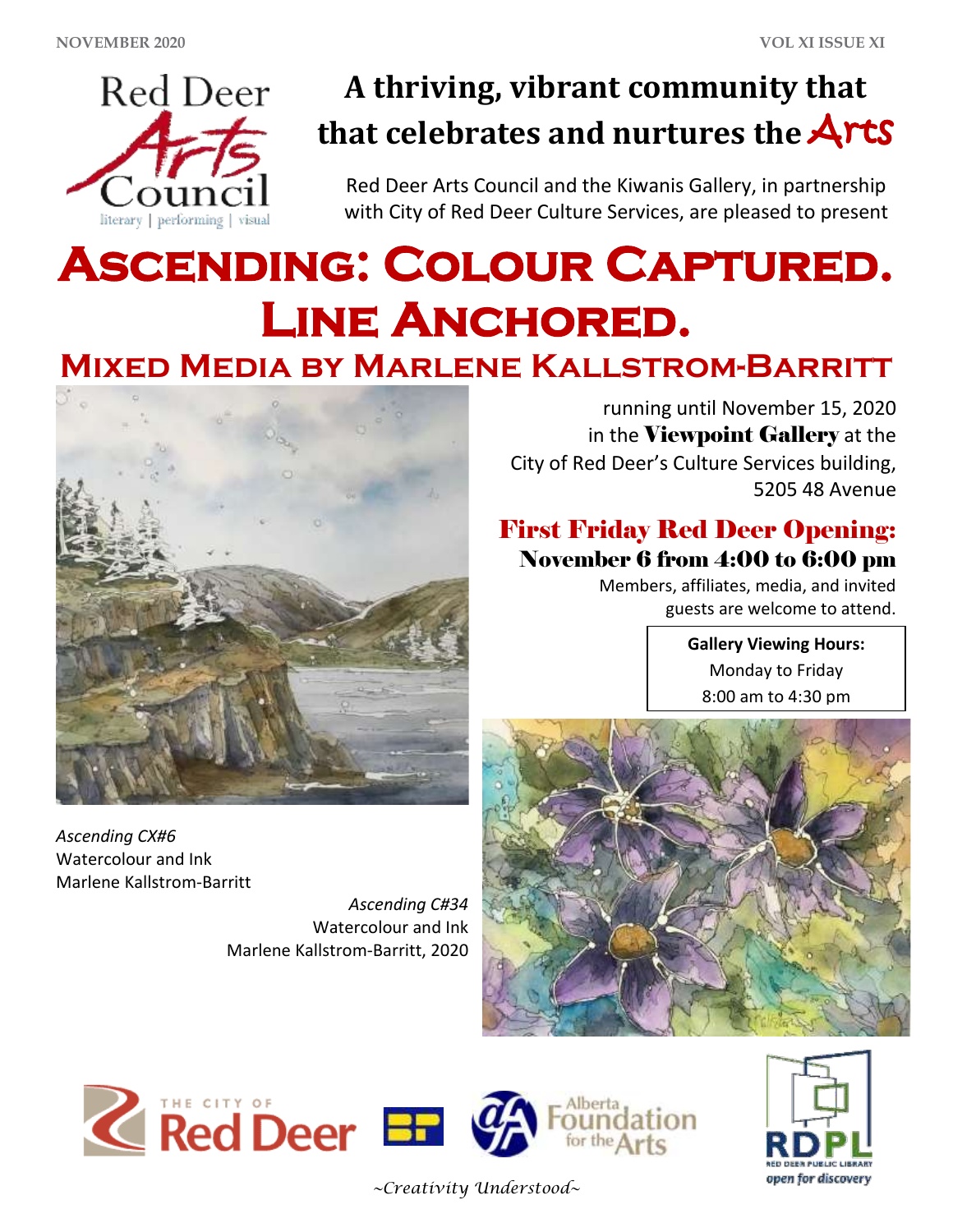## Arts Council News & Events for November 2020

#### Annual General Meeting Updates!

Thank you to everyone who attended our AGM on Tuesday, October 20<sup>th</sup>. We had some long-time members and some new faces join us and though it was smaller than usual, we had a lovely space at Setter's Place to host the meeting. At the meeting, we were able to vote in some updates to the Red Deer Arts Council's

Mission and Vision statements. We are pleased to announce the new ones here:

New Red Deer Arts Council Mission Statement:

#### "To inspire, support and stimulate arts and culture in Red Deer through education, advocacy and programming."

New Red Deer Arts Council Vision Statement:

"A vibrant, thriving community that celebrates and nurtures Arts and Creativity in Central Alberta."

Additionally, we are extremely pleased to welcome Janice Armstrong to the Board of Directors in the role of Secretary. Janice comes to the RDAC with a great deal of experience in business and in Board work with other organizations, including those offering victims' services. We are grateful to add her to the RDAC membership and thank her for stepping into a challenging role.

We also expressed our sincere gratitude to outgoing board members Jan Underwood, Rob Ironside and Diane Hermary. While they have stepped back for various reasons, we are eager to welcome them back to the Board whenever they may wish to join us again. We wish them well in the meantime as they go forward as important parts of our Creative Community without as much responsibility on their shoulders.



is holding a raffle in support of their program! You can win a mahogany & cedar tenor ukulele handcrafted

by David at Gilmore Guitars! Tickets on sale now! Draw date December 18<sup>th</sup> just in time for the holidays! Buy yours from any board or committee member. Tickets are \$2 apiece. Raffle License 564993. If you know a child in need or you have a guitar to donate, please email [guitarzforkidz@gmail.com](mailto:guitarzforkidz@gmail.com) for more details.

### Red Deer Arts Council Gas & Grocery Raffle

A committee of the Red Deer Arts Council

We are excited to announce the launch of our fundraiser for 2020! This raffle is a team 'survivor' style offering where Gift Cards are the prizes delivered just in time for the holidays! Basically, it's an extended elimination draw, but playing on a team means you have a higher chance of getting more gift cards because there are three prizes to win and even one to lose! More details on the next page!

#### Art Speaks Learning Series – November Edition!

We had an amazing turnout and session about Burning Man mid-October – some amazing art and stories shared by Mary Sabbe. This month's session looks at some practicalities of safely hanging your art in different spaces so it stays on the wall (without too much damage) and looks just perfectly 'so!' Register at the MAG and don't forget to obtain



your RDAC discount code to save! 403-309-8405 or<https://www.reddeermuseum.com/programs/artspeaks/>

*~Creativity Understood~*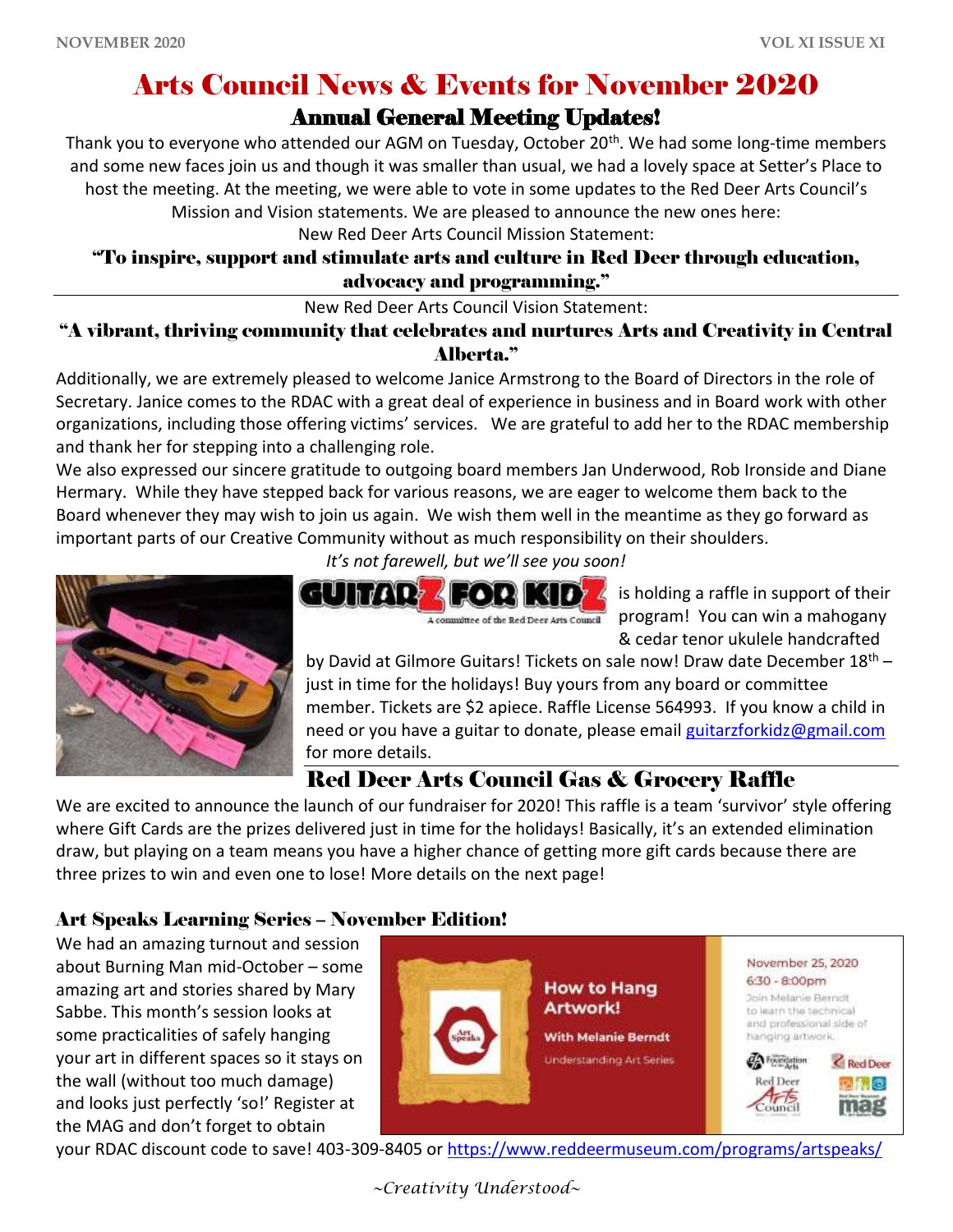## RDAC's 2020 Gas & Grocery Survivor!

#### *How it works:*

- $\checkmark$  To enter, find four friends and each pay a cash fee of \$30 to join a team. Cost per team is \$150.00 Make up a fun team name and fill out this form! Half of this fee goes towards the gift card prizes!
- $\checkmark$  You can enter as an individual and we will happily assign you to a team. You can also enter more than once and be on multiple teams to increase your odds (but not twice on the same team.)
- $\checkmark$  Each individual entry costs \$30, payable by cash, cheque, credit via Square (add 2.65% for processing fees.) Contact Suzanne at the office, 403-348-2787 to submit forms & fees.
- $\checkmark$  The cut-off date for entries is 6:00pm on December 7th, 2020 or earlier if we sell our maximum of 285 entries.
- $\checkmark$  Once all the entries are in, and the teams are finalized, we will start kicking people off the island by drawing their name. But don't panic! You can still win if just one person on your team is still in the running.
- $\checkmark$  All draws will take place on December 14<sup>th</sup> at the Cronquist House during the RDAC Board Meeting and the winning teams will be notified by email at that time. Winner will be announced publicly on December 15<sup>th</sup> and arrangements made to deliver the prizes.
- ✓ Basically, it is an extended elimination draw, but playing on a team means you have a higher chance of getting more gift cards because there are three prizes to win and even one to lose!

#### *What you win—Gas & Grocery Gift Cards, of course, and lots of it!*

- $\checkmark$  Prizes are awarded to teams as follows, based on 285 participants:
	- $\circ$  1<sup>st</sup> place 58% of total Gift Cards (max \$2500 or \$500/person)
	- o 2<sup>nd</sup> place 28% of total Gift Cards (max \$1200 or \$240/person)
	- 3<sup>rd</sup> place 12% of total Gift Cards (max \$500 or \$100/person)
	- o First team eliminated 2% of total Gift Cards (max \$100 or \$20/person) Prize amounts are based on tickets sold and will be less if the raffle does not sell out.

#### *Ready to Get in the Game? Must be an Alberta resident and at least 18 years of age to play. Raffle license # 567276*

| <b>Other Team Members:</b> |                                                                                                                                                                                                                                      |  |
|----------------------------|--------------------------------------------------------------------------------------------------------------------------------------------------------------------------------------------------------------------------------------|--|
|                            |                                                                                                                                                                                                                                      |  |
|                            |                                                                                                                                                                                                                                      |  |
| 4.                         |                                                                                                                                                                                                                                      |  |
| 5.                         | <u>Email: Email: Email: Phone: Phone: Phone: Phone: Phone: Phone: Phone: Phone: Phone: Phone: Phone: Phone: Phone: Phone: Phone: Phone: Phone: Phone: Phone: Phone: Phone: Phone: Phone: Phone: Phone: Phone: Phone: Phone: Phon</u> |  |
|                            |                                                                                                                                                                                                                                      |  |

*Complete rules available on our website:* <https://www.reddeerartscouncil.ca/news/fundraising>